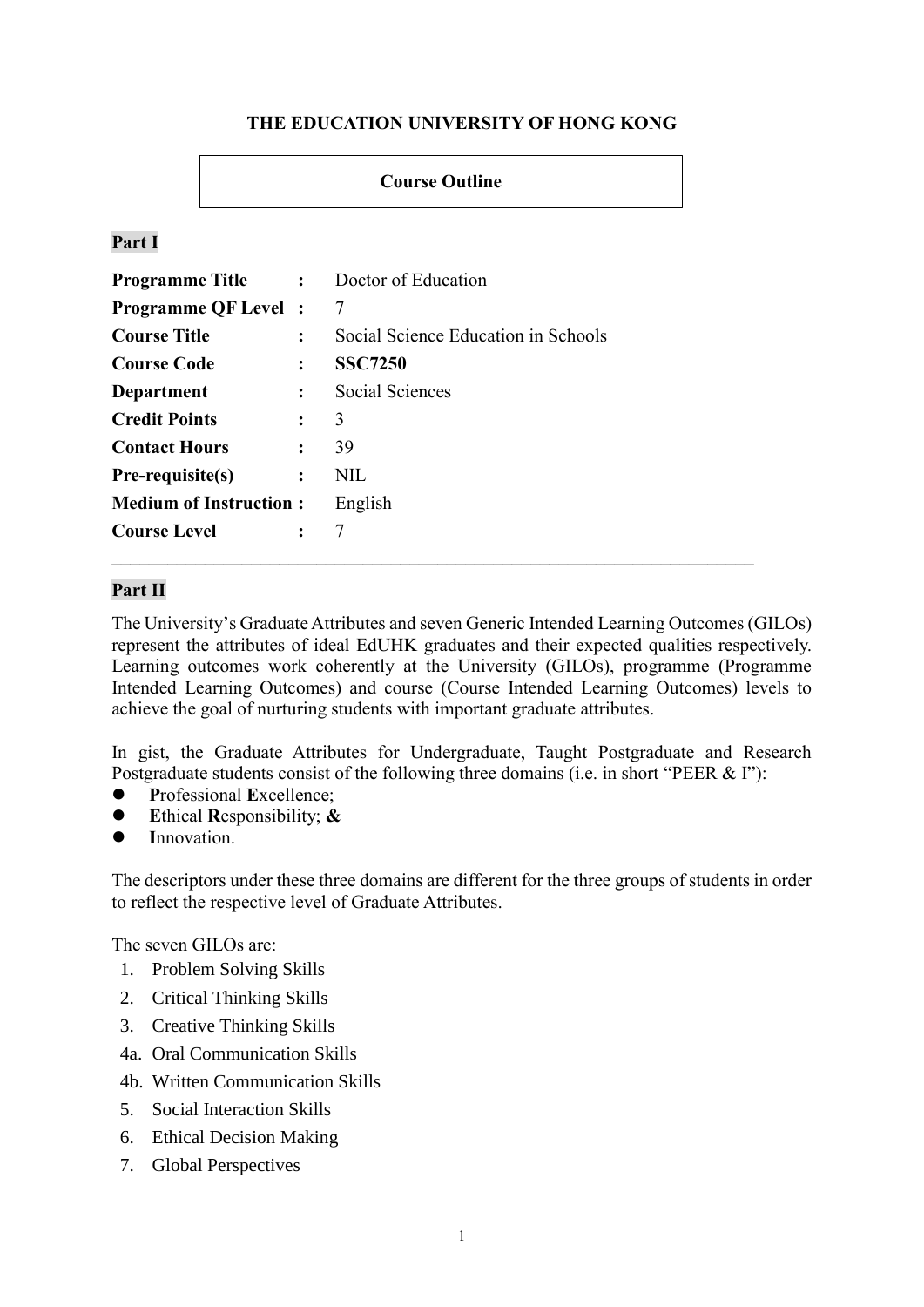## **1. Course Synopsis**

This course aims at developing critical understanding of social science curriculum for primary and secondary schools, and facilitating education practitioners to acquire the knowledge, skills and values/attitude for social science education. It examines the current issues in the design and implementation of social science curriculum, review the relevant research studies, and discusses the role of social science curriculum in school education and the role of teacher in social science education.

# **2. Course Intended Learning Outcomes** (CILOs)

*Upon completion of this course, students will be able to:*

| C <sub>II</sub> O <sub>1</sub> | Review the local and international development of social science<br>curriculum in schools.                                   |
|--------------------------------|------------------------------------------------------------------------------------------------------------------------------|
| C <sub>1</sub> LO <sub>2</sub> | Explore the actual implementation of social science curriculum in<br>schools and classrooms.                                 |
| $CII O3$                       | Critically reflect on the issues of planning and teaching of social<br>science curriculum for primary and secondary schools. |
| $CII O4$                       | Develop professional knowledge, skills and values/attitudes as<br>social science education practitioners.                    |

# **3. Content, CILOs and Teaching & Learning Activities**

| <b>Course Content</b>                   | <b>CILOs</b>                    | <b>Suggested Teaching &amp;</b> |
|-----------------------------------------|---------------------------------|---------------------------------|
|                                         |                                 | <b>Learning Activities</b>      |
| Current trends and development of       | $CLO_{1,3}$                     | Group discussion<br>٠           |
| social science curriculum in the global |                                 | Literature review<br>٠          |
| and Hong Kong contexts; and             |                                 | Presentation<br>٠               |
| Recent researches on social science     |                                 |                                 |
| education in schools and classrooms.    |                                 |                                 |
| Social science curriculum in primary    | C <sub>L</sub> O <sub>2,3</sub> | Case study<br>٠                 |
| and secondary schools;                  |                                 | Lesson analysis<br>٠            |
| Curriculum planning and the teaching    |                                 | Lesson observation<br>٠         |
| and learning of social science          |                                 | Presentation<br>٠               |
| education; and                          |                                 | Textbook analysis<br>٠          |
| Values, moral, character and            |                                 | Video analysis<br>٠             |
| citizenship education in social science |                                 |                                 |
| curriculum.                             |                                 |                                 |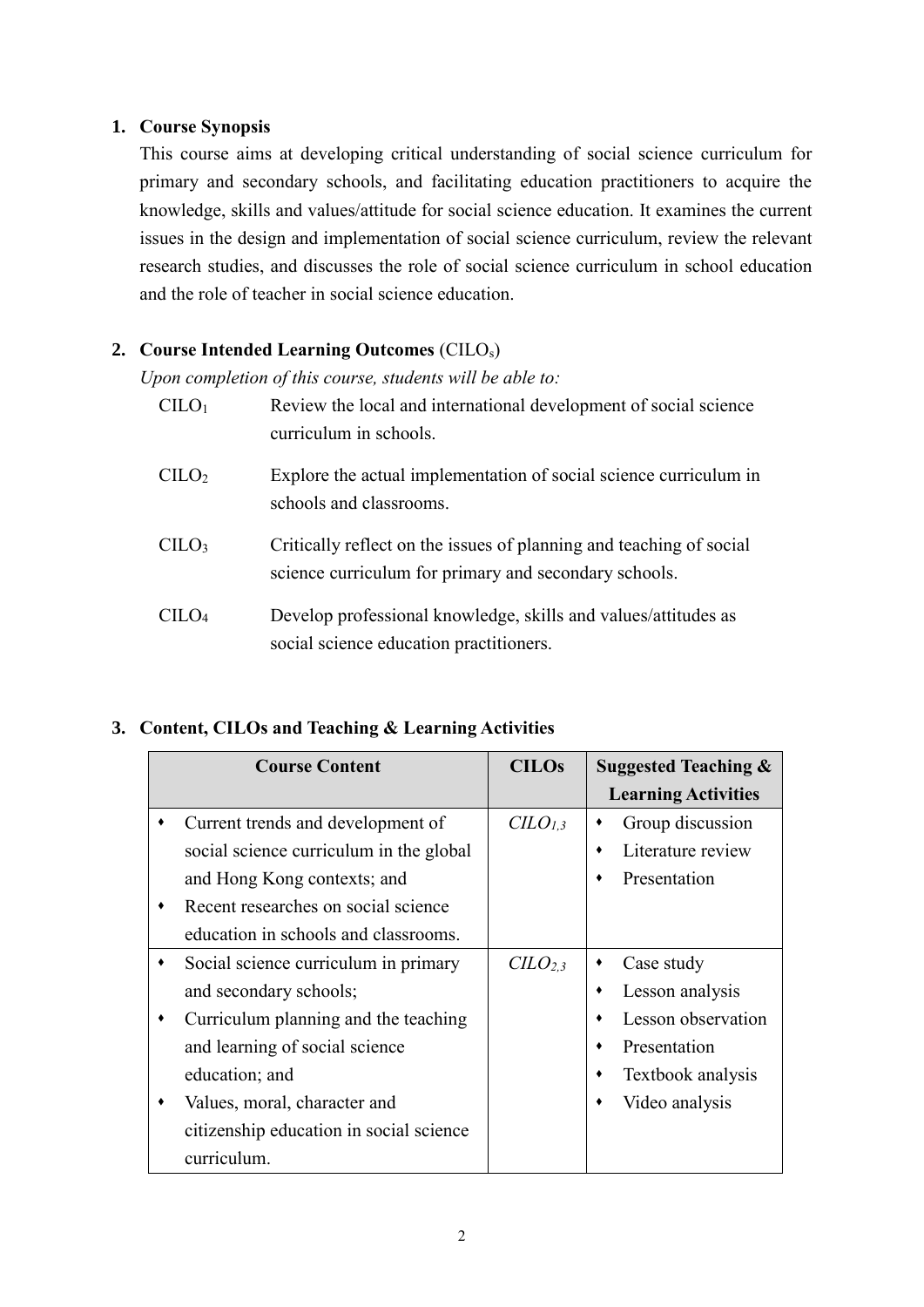| Action research, evidence-based           | C <sub>L</sub> O <sub>2,3,4</sub> |   | Guest lecture      |
|-------------------------------------------|-----------------------------------|---|--------------------|
| practice and school-based curriculum      |                                   | ٠ | Real case sharing  |
| development for social science            |                                   | ٠ | School visit       |
| education.                                |                                   |   |                    |
| Teachers as curriculum leaders,           | C <sub>LO<sub>4</sub></sub>       |   | Case study         |
| reflective practitioners, researchers and |                                   |   | e-Learning         |
| critical educators in social science      |                                   | ٠ | Reflective journal |
| education.                                |                                   |   |                    |

#### **4. Assessment**

| <b>Assessment Tasks</b>                                                                                                                                                                                         | Weighting $(\% )$ | CHL.                               |
|-----------------------------------------------------------------------------------------------------------------------------------------------------------------------------------------------------------------|-------------------|------------------------------------|
| Course participants are required to select a topic<br>under the theme of "curriculum planning and<br>teaching and learning of social science education in<br>schools" to finish the following assessment tasks: |                   |                                    |
| (a) Reading summary / presentation / Reflective<br>journal (or other appropriate tasks) on the<br>selected topic with basic concepts/issues<br>identified and/or empirical evidences provided.                  | 30%               | C <sub>LO</sub> <sub>(2,3,4)</sub> |
| (b) Literature review on the selected topic to show<br>a research gap and potential argument (3000)<br>words).                                                                                                  | 70%               | CLO <sub>1,3</sub>                 |

# **5. Required Text(s)**

NIL

# **6. Recommended Readings**

- Beane, J. A. (1997). *Curriculum integration: Designing the core of democratic education.* New York: Teachers College Press.
- Byrd, D. (2012). Social studies education as a moral activity: Teaching towards a just society, *Educational Philosophy and Theory, 44*(10), 1073–1079. doi: 10.1111/j.1469-5812.2011.00761.x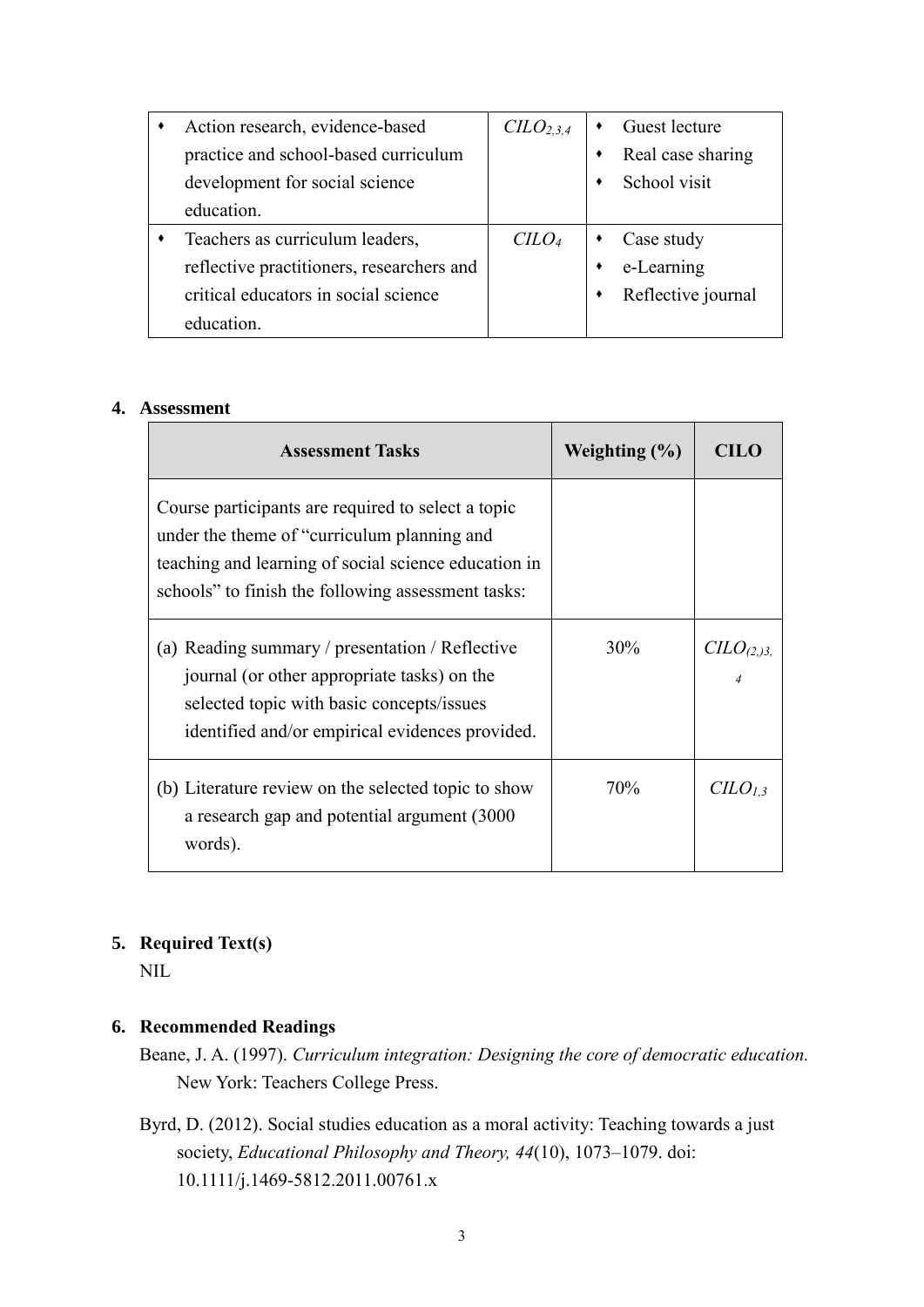- Chai-Yip, T. W. L., Galloway, D., & Lee, W. O. (2010). The effectiveness of action learning in the teaching of citizenship education: A Hong Kong case study. In K. J. Kennedy, W. O. Lee, & D. L. Grossman (Eds.), *Citizenship pedagogies in Asia and the Pacific* (pp. 53–80). Hong Kong: Comparative Education Research Centre, The University of Hong Kong.
- DeLeon, A. P. (2008). Are we simulating the status quo? Ideology and Social Studies simulations, *Theory & Research in Social Education, 36*(3), 256–277. doi: 10.1080/00933104.2008.10473375
- Farris, P. J. (2007). *Elementary and middle school social studies: An interdisciplinary, multicultural approach* (5th ed.). Long Grove, Ill.: Waveland Press.
- Glatthorn, A., Boschee, F. A., Whitehead, B. M., & Boschee, B. F. (2016). *Curriculum leadership: Strategies for development and implementation*. Los Angeles: SAGE.
- Guérin, L. (2017). Group problem solving as a different participatory: Approach to citizenship education. *Journal of Social Science Education, 16*(2), 8–18. doi: 10.2390/jsse-v16-i2-1608
- Henson, K. T. (2010). *Curriculum planning: Integrating multiculturalism, constructivism and education reform.* (4th ed.). Long Grove, Ill.: Waveland Press.
- Law, W.-W., & Xu, S. (2017). Social change and teaching and learning citizenship education: An empirical study of three schools in Guangzhou, China. *Citizenship Teaching & Learning, 12*(1), 7–41. doi: 10.1386/ctl.12.1.7\_1
- Martens, A. M., & Gainous, J. (2013). Civic education and democratic capacity: How do teachers teach and what works? *Social Science Quarterly, 94*(4), 956–976. doi: 10.1111/j.1540-6237.2012.00864.x
- Massialas, B. G., & Allen, R. F. (1996). *Critical issues in teaching social studies, K–12*. Belmont, Calif.: Wadsworth.
- Wood, K. E. (2001). *Interdisciplinary instruction: A practical guide for elementary and middle school teachers*. New Jersey: Prentice Hall Inc.
- Wood, P. (2012). *Critical events in teaching and learning*. London, UK and Washington, D.C., USA: The Palmer Press.

### **7. Related Web Resources**

Humanities, Ministry of Education, Singapore: <https://www.moe.gov.sg/education/syllabuses/humanities>